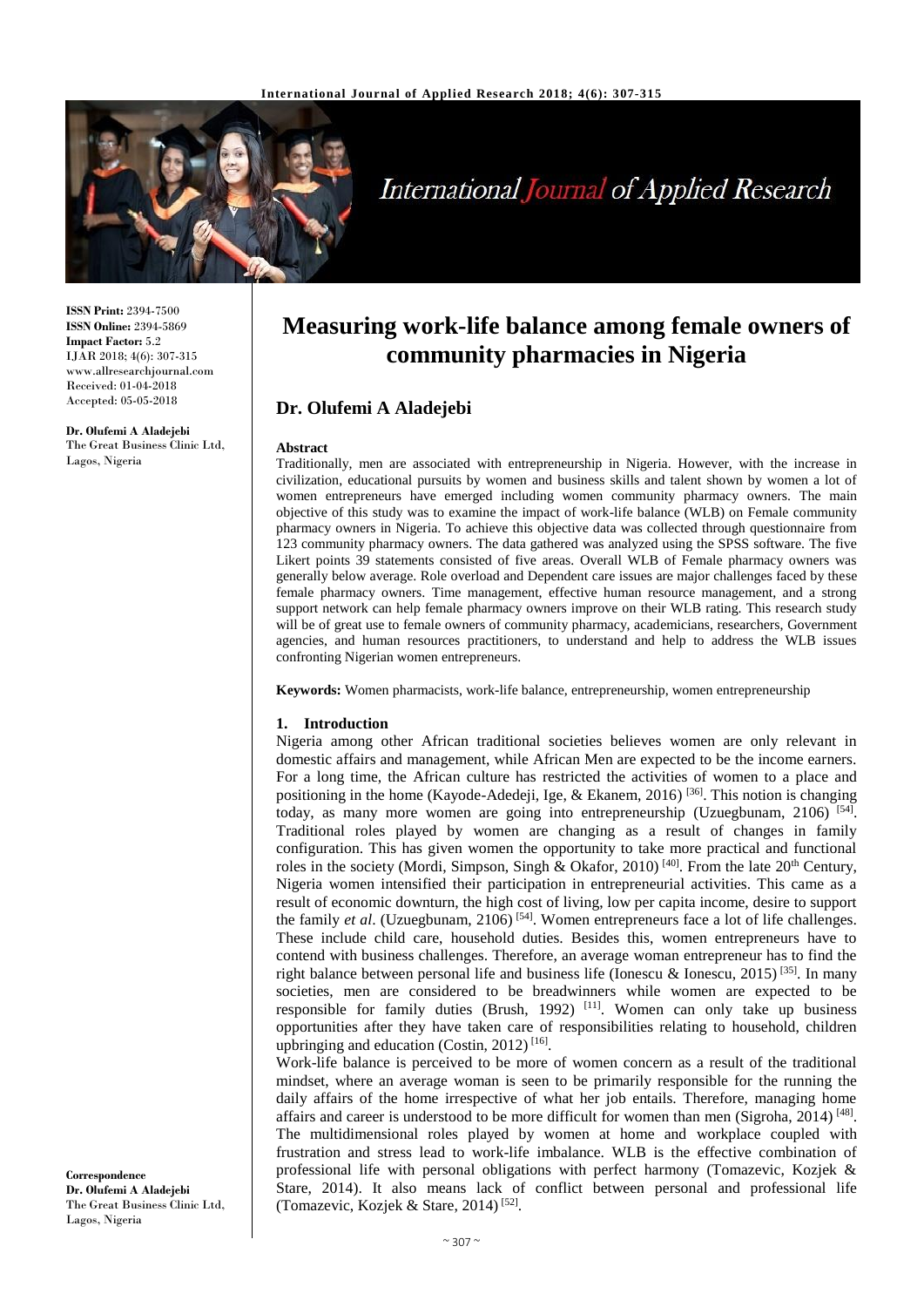The result of work-life imbalance may be stress (work and family), depression, burnout, strains, lack of job satisfaction, etc. (Allen, 2000; Hutcheson, 2012)<sup>[8, 32]</sup>.

## **2. Review of Literature**

The work life Balance, empirical research papers on Nigerian developing and underdeveloped countries women, are not many. Most literature on LWB are from developed countries. Hence, the reason for this empirical research on a work-life balance among women entrepreneurs of retail pharmacy in Nigeria. As a result of the identified gap, the purpose of this study was to consider the WLB problems that confront women entrepreneurs of retail pharmacy in Nigeria.

## **2.1. Objectives of the Study**

This study is majorly on how women entrepreneurs, especially in community pharmacy, balance their professional and personal life. The objectives are shown below:

- a. To identify and analyze the professional and personal related factors confronting the WLB among women entrepreneurs in retail pharmacies.
- b. To identify and analyze the professional and personal enhancers relating to WLB among women entrepreneurs in Retail Pharmacies.

## **2.2. Entrepreneurship**

Entrepreneurs are different from small business owners. While small business owners are majorly concerned with obtaining income to solve immediate problems, the entrepreneurs are pre-occupied about innovation. Entrepreneurs have the tendency to higher achievement in motivation and ability to take a greater risk while at the same time providing employment to others (Matthew & Panachanatham, 2011). Entrepreneurship has come up as a global concept and contribute to the economic development of a country. Career women go through the problem of WLB. To surmount these WLB problems, there is need to resolve work and personal life issues. Women through their entrepreneurial activities contribute to the economic development of their nation through innovation, and job creation (Agarwal, & Lenka, 2015)<sup>[4]</sup>. Entrepreneurs put together Labour, Materials, and land to start a venture. The term "entrepreneur" was first mentioned by Richard Cantllon (1680-1734, as cited by Landstrom, 1999)<sup>[38]</sup>. He defined entrepreneur "as a person who identifies opportunities and takes risks to maximize firm's monetary returns."

## **2.3. Women Entrepreneurship**

The term women entrepreneurship was first mentioned in literature in the 1960's and 1970's but has since gained ground in the 1980's and 1990s (Uzuegbunam, 2016)<sup>[54]</sup>. The research about women entrepreneurship became popular from the 1980s (Sumitha,  $\&$  Souza, 2016)<sup>[49]</sup>. Women entrepreneurship started even before the amalgamation of the North and South in 1914 by Lord Lugard (Adekola, Olawole-Isaac, Ajibola & Salau, 2015)<sup>[2]</sup>. The role of women includes that of a wife, mother, daughter, managing home activities serve the society, take a risk by starting and running a business. Women are also expected to take care of their parents and other dependant relatives. All these responsibilities women are saddled with,

lead to work-life balance issues (imbalance). (Uddin, & Chowdhury,  $2015$ <sup>[53]</sup>. According to International Labour Organization (ILO, 2006)<sup>[33]</sup>, "A woman entrepreneur is defined as a woman who has started or inherited a business alone or with one or more partners and is willing to bear financial, administrative and social risks and responsibilities, and involve herself in the day to day management affairs of the business". Women who delve into the realm of entrepreneurship must be determined and motivated to implement a creative personal idea (Matthew & Panachanatham, 2011). Garba, 2011<sup>[25]</sup> noted that women are seen as main custodians of the home and family.

According to Abimbola *et al*. (2007), research carried out in 2003 showed that women had a higher unemployment rate of 12.1% compared to 7.8% for men. Also, Omoh (2012) [44], showed that the rate of unemployment for women is 16.7% for women and 7.07% for men. Women help their husbands fight against poverty in the home and assist in providing the basic needs at home (Garba, 2011)<sup>[25]</sup>. Brush *et al*.; 2009; [11] Imhonopi & Urim, 2011 observed that businesses owned by women entrepreneurs are growing faster than that of their male counterparts all over the world study leave); dependent care assistance (creche & child care arrangements); and general services (Employment assistant programs)

Modern women entrepreneurs have come up as strong economic contributors in world's prosperity and growth (Davis, 2012)<sup>[17]</sup>. Push and pull factors are important in women entrepreneurship. The pull factors include becoming own boss, earn more money, recognition, self-esteem, and becoming independent, while push factors include improvement in family finance, widowhood. Childcare, family sickness, job dissatisfaction, etc. (Brush, 1992)<sup>[11]</sup>. The number of women entrepreneurs has increased over time. These women entrepreneurs are competent to have creative and innovative ideas, not afraid of challenges and are ready to project a positive image in the society (Caudron, 2001)<sup>[14]</sup>. The greater involvement of women in entrepreneurship activities has led to WLB issues. The effect of this includes poor mental health, stress, poor WLB and adverse behavioral changes in women (Agarwal, & Lenka,  $2015$ <sup>[4]</sup>. One of the numerous reasons why women go into entrepreneurship is to maintain WLB; women introduce flexibility into their work schedule. This has particularly helped women in child care. According to Agarwal and Lenka  $(2015)$ <sup>[4]</sup> the following suggestions are useful for WLB among women entrepreneurs: time management, delegation of duties, effective communication with subordinates, staff training, involvement of family members, no office work at home and vice-versa, create time for vacation with family, avoid procrastination, and self-development (improvement in social and professional skills). Women go into entrepreneurship in Nigeria as a result of lack of employment in formal labor market, poverty, and flexibility to manage their families. Also, women in Nigeria go into entrepreneurship to supplement their family income, loss of job by their husbands and to supplement family income as a result of high cost of living. In the case of Nigeria, women entrepreneurs as described by (Uzuegbunam,  $2106$ )<sup>[54]</sup> are "skilled, courageous, creative, resourceful, innovative and determine to embark on taking the risks of starting and owning a commercial enterprise usually on a medium and small-scale level." Federal Government of Nigeria has instituted various programmes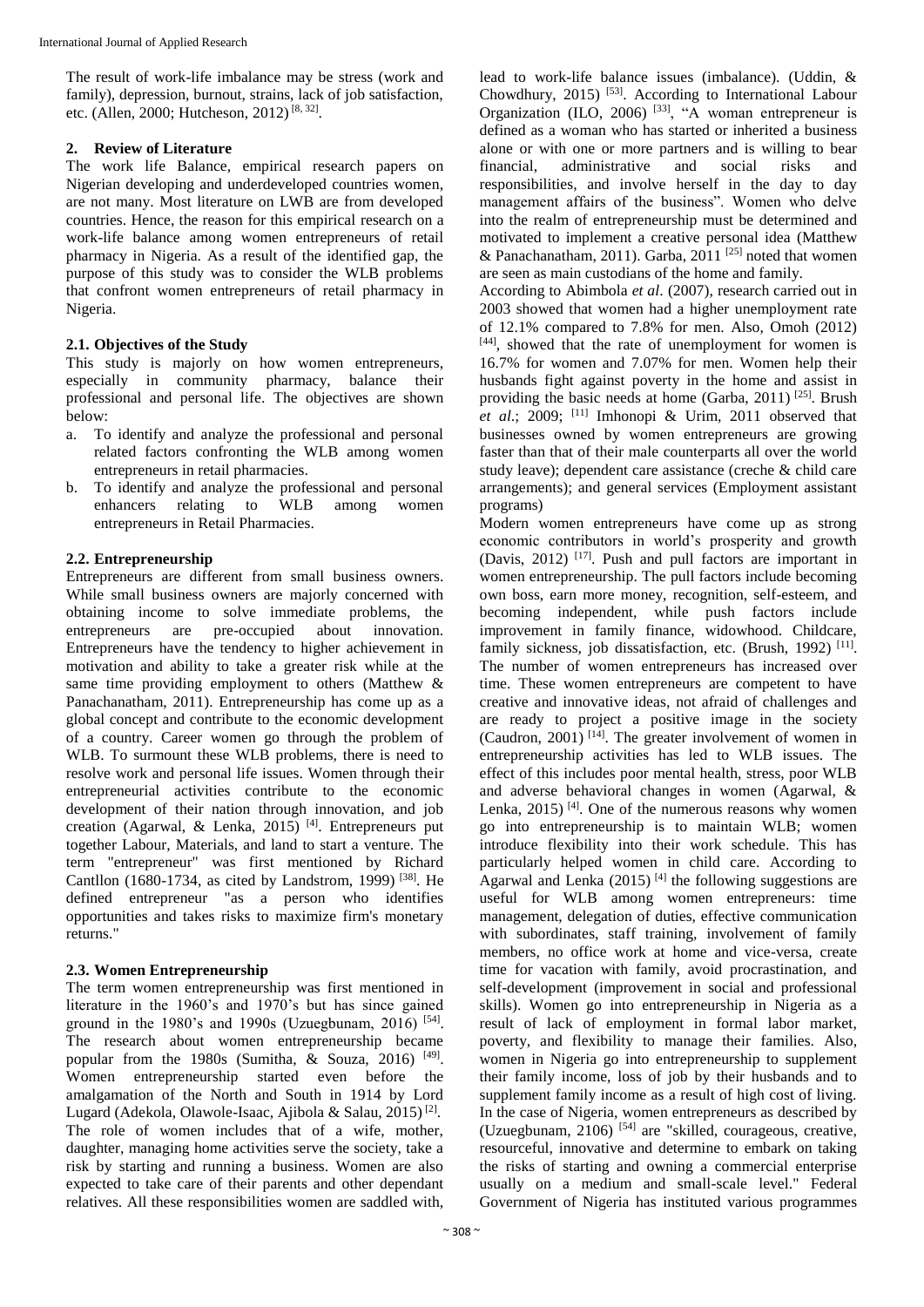to support women entrepreneurs in Nigeria. These programmes include Better life for rural women, Family Economic Advancement Program (FEAP), Family Support Program (FSP). These are targeted at supporting women entrepreneurs (Adekola, *et al.*, 2015)<sup>[2]</sup>. Furthermore, Banks in Nigeria including Bank of industry has gender-based lending to help women entrepreneurs. Some socio-cultural issues have limited the entrepreneurial drive of an average women entrepreneur (Adekola, *et al*., 2015 & Otunaiya, *et al*., 2013) [2] .

## **2.4. Women Pharmacists**

The ownership of community pharmacy started in Nigeria in 1887 by Mr. Richard Bailey. Subsequently, a lot of successful entrepreneurs have emerged in community pharmacy. Community pharmacy accounts for a large proportion of pharmacists in Nigeria (Asieba & Nmadu, 2018) [5] . Owners of community pharmacies in Nigeria register their private pharmaceutical premises with pharmacists council of Nigeria (Avong *et al*., 2018) [6] Pharmacy is a profession that attracts women because women believe they can combine the profession with a family. In Canada as of 2009, female community pharmacists accounted for 69.1% of staff pharmacy positions (Canadian Institute for Health Information (CIHI), 2010). Also, women are more than men in pharmacy profession in Canada (Hawthorne, & Anderson, 2009)<sup>[29]</sup>, though women are underrepresented in pharmacy management positions in Canada ((CIHI, 2010)<sup>[12]</sup>. An international study consisting of 10 countries carried out in the 1990s revealed that in Belgium, France, Sweden, US, New Zealand, UK, Germany, Italy, Portugal and Canada that women consist of nearly half or over half of pharmacy workers with the exception of the US (Hassell, & Symonds, (2001) [28] . Many illnesses can be linked to work-related stress. This includes cardiovascular disease (Fishta & Backe, 2015)<sup>[20]</sup>, Disorder of the muscle especially back pain (Feyer *et al.*, 2000)<sup>[19]</sup>; depression and anxiety (Harvey et. al, 2017)<sup>[17]</sup>; Fatigue (Rahman, Abdul-Mumin & Niang, 2016)  $[43]$ ; alcohol abuse (Colell et. al, 2014)  $[15]$  and insomnia (Kompier, Taris & Van Veldhoven, 2012) [37] . One of the reasons that cause work-related stress among community pharmacists is family issues (Balayssac, *et al*., 2017) [9] . Studies by Jacobs *et al*., 2014 [22] ; and Johnson *et*  al.; 2014 <sup>[23]</sup> revealed that community pharmacists experience more workplace stress than other health workers and the working population.

## **2.5. Work-Life Balance**

WLB was first mentioned in the 1970s (Agarwal, & Lenka, 2015) [4]. WLB is one of the highly discussed gender literature issues (Seenivasan, 2014)<sup>[46]</sup>. There are many literatures on WLB in developed countries, but there is a dearth of research on this topic in developing countries including Nigeria (Mordi, Mmieh & Ojo, 2012). There may be a need for adaptation for some of the WLB solutions initiated by developed countries in Nigeria as a result of Cultural and institutional differences (Mordi, Mmieh & Ojo, 2012). Women constantly contend with more domestic and family responsibilities (Huang, Hammer, Meal & Perrin, 2004; Jurik 1998; Milkie & Peltola, 1999; Moen & Yu, 2000; Rothbard, 2001)<sup>[30, 24, 39, 41, 45]</sup>, despite working outside the home because of expectations that women are primarily home tenders. (Seenivasan, 2014)<sup>[46]</sup>. These domestic and family responsibilities reduce the time that a woman has to attend to her career. The effect of this is conflict at home, stress, low mental health (Seenivasan, 2014)<sup>[46]</sup>.

WLB is a serious issue in today's world (Uddin, & Chowdhury,  $2015$ ) <sup>[53]</sup>. Work-life balance is becoming increasingly difficult for women. WLB is important for working women to have a good quality of life. The traditional belief in Nigeria is that women are not supposed to start and run a business but maintain their home and family. Though this beliefs about women not starting and running a business are changing especially in the Southern part of Nigeria. It is very Challenging for women entrepreneurs to maintain both their homes and businesses at the same time (Uddin, & Chowdhury, 2015)<sup>[53]</sup>.

Women face the challenge of how to balance the demands of family (Julka, & Mathur, 2017)<sup>[21]</sup>. According to Ionescu & Ionescu,  $(2015)$ <sup>[35]</sup> the following can have significant effect on the WLB of a woman entrepreneur: Marital status, dependants, emotional requirements household responsibilities, family support, autonomy, flexibility. WLB is the ability to experience a sense of control and to be still productive and remain competitive at work, while remaining happy, live a healthy home life with sufficient leisure (Bharathi & Mala, 2016)<sup>[7]</sup>. It is essential to know how women balance their domestic and professional life (Bharathi & Mala, 2016)<sup>[7]</sup>. Many women chose to be an entrepreneur to combine both domestic and business life so that they can make a living and manage their family responsibilities (Talreja, 2017)<sup>[50]</sup>.

Clark  $(2000)$ <sup>[13]</sup> defined balance as "satisfaction and good functioning at work and home with a minimum of role conflict." The domestic life and career life of a woman can be likened to two sides of a coin (Talreja, 2017)<sup>[50]</sup>. Age of children and number of children affect WLB. The number of children a woman has a significant impact on work-life balance (Ionescu & Ionescu, 2015; Sigroha, 2014)  $[35, 48]$ . Some of the other issues that affect WLB among women are flexibility in working hours, family cooperation, responsibilities, demands of work, etc. (Sigroha, 2014)<sup>[48]</sup>. Cultural differences play a big role in WLB among women in developed and developing countries Abubaker, & Bagley,  $2016$ <sup>[1]</sup>.

According to (Doress-Wortes, 1994)  $[18]$  multiple roleplaying among women has both positive and negative effects on professional women. In some cases, women that are multi-tasking reported better physical and psychological health than women that are less multi-tasked. On the hand, multi-tasking has also been discovered to lead to some adverse effects on women's physical and mental health. This adverse effect includes back pains, insomnia, loss of appetite, etc. (Hughes, & Glinsky, 1994)<sup>[31]</sup>. According to Tasmin, Hassain & Enam  $(2017)$ <sup>[51]</sup>, reasons why a female worker face WLB includes: Childcare responsibilities, discrimination and bias at work, scarce family support, long working hours, job overload and rigidity. Women also play different roles in the society; therefore, it is harder for them to keep work life balance (Tasnim, Hossain & Enam 2017) [51]. Valcour, 2007<sup>[55]</sup> observed that WLB does not mean an equal balance but instead assist in scheduling work activities and family commitments in a realistic and rewarding way for the two important needs. Guest, 2002 mentioned three factors that can aid WLB. The first are factors that relate to work-life imbalance. These are pressure working long hours and excessive workload. The second is social influence,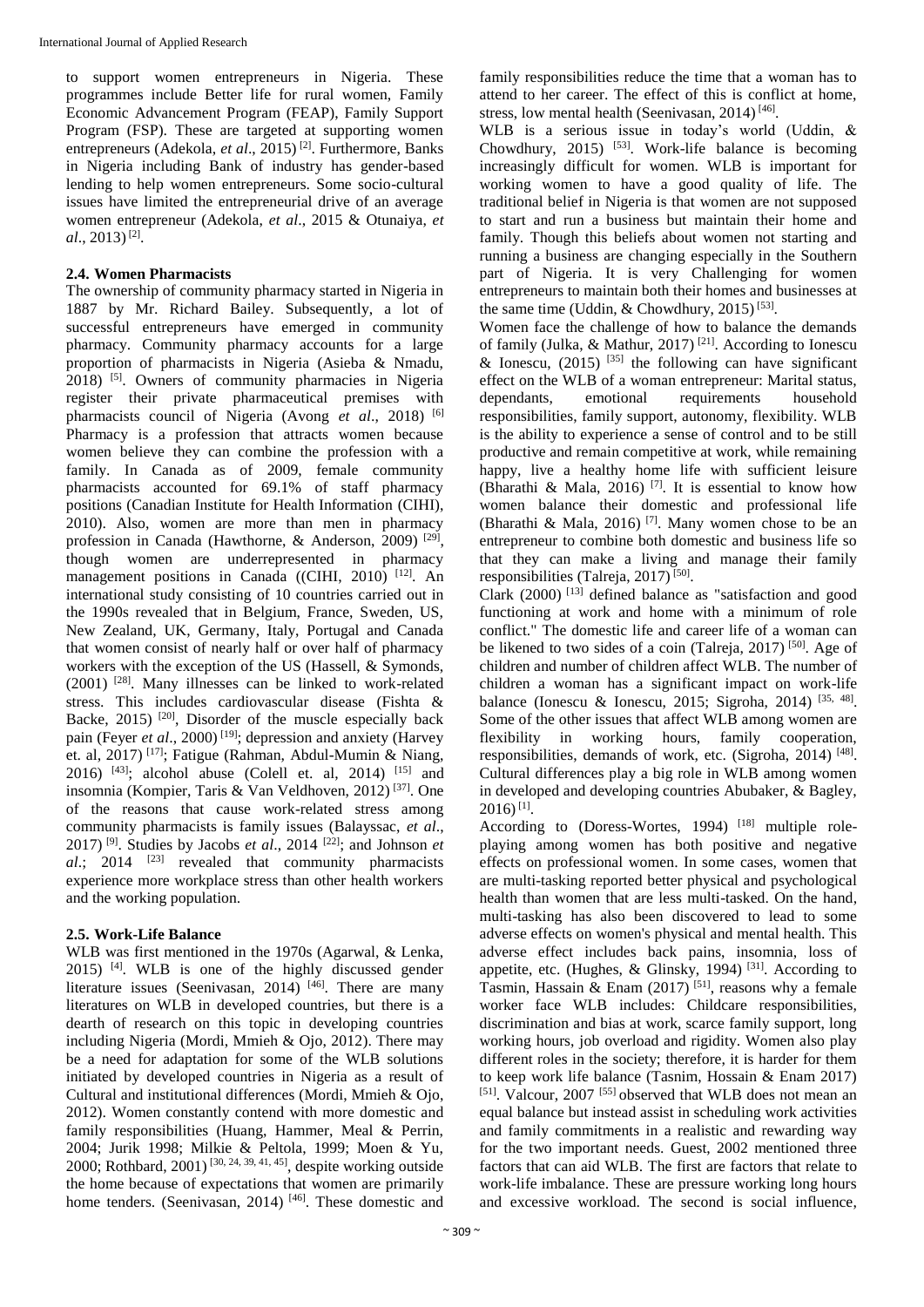families, friends and dependent responsibilities. The third factors include awareness about the methods and ways to manage the work-life imbalance.

#### **3. Research Methodology**

One hundred and twenty-three (123) questionnaires were returned out of 150 self-administered questionnaires distributed to female community pharmacy owners in Lagos. The questionnaire that had 39 questions was based on a Likert scale ranging from Strongly Agree (5), to

Strongly Disagree (1). The questionnaire was used to provide information on the work-life balance among female owners of community pharmacy in Nigeria.

#### **4. Results**

One hundred and twenty-three (123) female owners of retail pharmacies responded to questionnaires that were distributed. The questionnaire was formulated using a Likert scale ranging from Strongly Agree (5) to Strongly Disagree (1) to provide information on the Work-Life Balance (WLB) of women owners in retail pharmacy.

| <b>Characteristic</b> | Frequency | Percentage |
|-----------------------|-----------|------------|
| Age of Business       |           |            |
| Under 1yr             | 0         |            |
| 1-3 years             | 5         | 4.1%       |
| 4-6 years             | 20        | 16.3%      |
| $\geq$ 7 years        | 98        | 79.7%      |
| Total                 | 123       | 100%       |
| Type of Business      |           |            |
| Sole proprietor       | 70        | 56.9%      |
| Limited               | 53        | 43.1%      |
| Education             |           |            |
| BSc                   | 54        | 43.9%      |
| MSc                   | 10        | 8.1%       |
| Doctorate             | 59        | 48%        |

**Table 1:** Characteristics of Entrepreneurs –A

The table above shows the characteristics of the entrepreneurs who participated in the survey. The majority (79.7%) of the entrepreneurs had been in business for seven years and over while 16.3% had been in business for 3-6 years and 4.1% in business for 1-3 years; none of the entrepreneurs had been in business for less than a year. A 43.1% of these female pharmacists were operating Limited companies, 56.1% were sole proprietors. Regarding educational background, 48% had a doctoral degree, 43.9%

with Bachelor's degree and 8.1% with Master's degree (MSc).

#### **Work life balance (wlb) of female pharmacists**

The pharmacists answered questions relating to WLB. These questions were grouped into five parameters, namely: Role Overload, Entrepreneurial Related Health Issues, Support Network, Dependent Care Issues and Long Hours of Work. Their answers were scored from "5" for Strongly Agree to "<sup>1</sup>" for Strongly Disagree.

| S/N | <b>Variable</b>                                                                                                                                                                                                           | Mean | <b>STD Deviation</b> |
|-----|---------------------------------------------------------------------------------------------------------------------------------------------------------------------------------------------------------------------------|------|----------------------|
|     | I have to perform many roles in a given time                                                                                                                                                                              | 3.94 | 1.203                |
| 2   | My family life seldom suffers due to my entrepreneurial role                                                                                                                                                              | 3.95 | 1.039                |
| 3   | As I am burdened with business and family roles, I find it difficult to attend social/community<br>activities                                                                                                             | 3.98 | 0.891                |
| 4   | As my employees look after all the business roles, I am quite contented in my life                                                                                                                                        | 1.98 | 0.854                |
| 5   | As a result of performing multiple roles in the family, I could not succeed in the entrepreneurial<br>domain                                                                                                              | 4.15 | 0.840                |
| 6   | I am too fatigued to look after my business due to my workload in the family                                                                                                                                              | 3.93 | 0.856                |
| 7   | By sacrificing many of my family roles                                                                                                                                                                                    |      |                      |
|     | I have become a successful entrepreneur<br>3.85<br>0.955<br>4.06<br>0.890<br>8<br>I am not able to give proper attention in my personal life as well as in my business due to the<br>excessive workload and lack of time, |      |                      |
| 9   | The role conflicts in the business and family life gives me a lot of stress                                                                                                                                               | 3.88 | 0.896                |
| 10  | I feel angry with my employees and family members as I am not able to balance my work and family<br><i>ssues</i>                                                                                                          | 3.88 | 0.845                |

**Table 2:** Work-Life Balance (WLB) Variables - Role Overload

The respondents were asked to rank their level of agreement to statements relating to Role Overload as it impacts their Work-Life Balance (WLB). Results from analysis of their responses showed means ranging from 1.98 to 4.15 with a standard deviation between 0.840 and 1.203. The statement

"As I have to do multiple roles in the family, I could not succeed in the entrepreneurial domain" had the highest mean (4.15) with standard deviation of 0.840; while the statement "As my employees look after all the business roles I am quite contented in my life" had the least mean (1.98).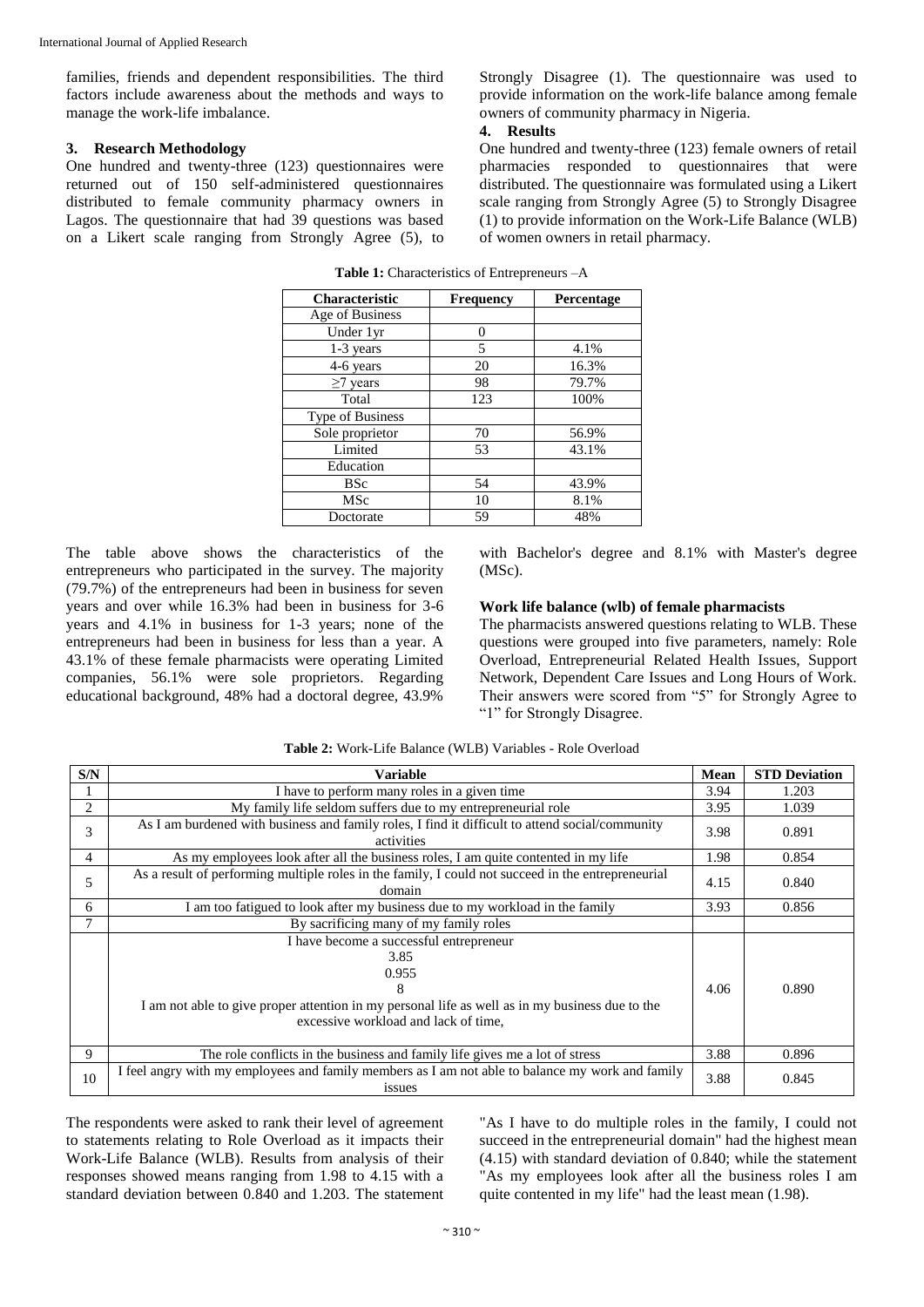| S/N | Variable                                                                                 | Mean | <b>Std Deviation</b> |
|-----|------------------------------------------------------------------------------------------|------|----------------------|
|     | As my business drains away my energy and time, I feel sick at home                       | 3.99 | 0.854                |
|     | Being satisfied in the entrepreneurial and family domains, I feel relaxed and sleep well | 1.98 | 0.878                |
|     | After becoming an entrepreneur, I frequently visit my physician for health issues        | 3.94 | 0.899                |

4 My health problem is related to the long and continuous work schedule 3.91 0.950

#### **Table 3:** WLB Variables – Entrepreneurial Related Health Issues

The respondents were asked to rank their level of agreement to statements relating to Entrepreneurial Related Health Issues as it impacts their Work-Life Balance (WLB). Results from analysis of their responses showed means ranging from 1.98 to 3.99 with a standard deviation between 0.854 and 0.950. The statement "As my business drains away my energy and time, I feel sick at home" had the highest mean (3.99) while the statement "Being satisfied in the entrepreneurial and family domains, I feel relaxed and sleep well" had the least mean (1.98).

| S/N          | Variable                                                                                                           | <b>Mean</b> | <b>STD Deviation</b> |
|--------------|--------------------------------------------------------------------------------------------------------------------|-------------|----------------------|
|              | I feel free and enjoy my profession as I have no dependent care issues                                             | 1.96        | 0.891                |
| 2            | My kid (s) are looked after by me                                                                                  | 4.29        | 0.875                |
| 3            | I can't concentrate on my business due to dependent care problems                                                  | 3.98        | 0.741                |
| 4            | My spouse demands greater attention from me                                                                        | 4.26        | 0.734                |
|              | I am taking care of my aged parent $(s)$ in law(s)                                                                 | 3.98        | 0.859                |
| 6            | I find it more difficult to manage the elder care issues                                                           | 3.78        | 0.864                |
| $\mathbf{r}$ | I find it more difficult to manage the child care needs                                                            | 3.83        | 0.938                |
| 8            | I find it difficult to manage my business and dependent care issues at home simultaneously                         | 3.39        | 1.068                |
|              | My pre-occupation with business does not allow me to provide dependent care needs at home,<br>leading to conflicts | 4.38        | 0.845                |

**Table 4:** WLB Variables – Dependent Care Issues

The respondents were asked to rank their level of agreement to statements relating to Dependent Care Issues as it impacts their Work-Life Balance (WLB). Results from analysis of their responses showed means ranging from 1.96 to 4.38 with a standard deviation between 0.734 and 1.068. The statement "My pre-occupation with business does not allow me to provide dependent care needs at home, leading to conflicts" had the highest mean (4.38) while the statement "I feel free and enjoy my profession as I have no dependent care issues" had the least mean (1.96).

| S/N    | Variable                                                                                         | Mean | <b>STD Deviation</b> |
|--------|--------------------------------------------------------------------------------------------------|------|----------------------|
|        | I often came from the office very late in the evening                                            | 4.38 | 0.845                |
| $\sim$ | I have enough time to spend on family duties and societal roles                                  | 1.89 | 0.832                |
| $\sim$ | The long hours of work make me stressed and short tempered                                       | 4.14 | 0.852                |
|        | I have to leave home early in the morning to engage in my entrepreneurial activity               | 3.91 | 0.830                |
|        | My entrepreneurial activity does not give me time to perform family/social duties                | 3.91 | 0.958                |
| 6      | I remain engaged in my business related work for more than 10 hours per day                      | 3.98 | 0.927                |
|        | Due to the business needs, I find it difficult to spend the evenings and weekends with my family | 3.99 | 0.848                |
| 8      | My time resources are equally distributed between the business and home                          | 1.93 | 0.866                |

The respondents were asked to rank their level of agreement to statements relating to Long Hours of Work as it impacts their Work-Life Balance (WLB). Results from analysis of their responses showed means ranging from 1.89 to 4.38 with a standard deviation between 0.830 and 0.958. The

statement "I often came from the office very late in the evening" had the highest mean (4.38) while the statement "I have enough time to spend on family duties and societal roles" had the least mean (1.89).

| S/N | Variables                                                                                                           | Mean | <b>Std Deviation</b> |
|-----|---------------------------------------------------------------------------------------------------------------------|------|----------------------|
|     | I could have concentrated more in the entrepreneurial activity if the social support network<br>was available to me | 4.10 | 0.872                |
| 23  | My social support network is very helpful in dealing with the dependent care issues                                 | 1.95 | 0.808                |
| 24  | Being an entrepreneur, I am respected and helped by the society                                                     | 1.85 | 0.830                |
| 25  | My family provides me with the strength and support to face the challenges of business                              | 2.04 | 0.978                |
| 26  | My family members are overstretched to make me a successful entrepreneur                                            | 2.11 | 0.861                |
| 27  | My family members are not willing to listen to my work-related/personal problems                                    | 1.81 | 0.833                |
| 28  | My spouse understands and accommodates my pre-occupation as an entrepreneur                                         | 1.93 | 0.851                |

The respondents were asked to rank their level of agreement to statements relating to Support Network as it impacts their Work-Life Balance (WLB). Results from analysis of their responses showed means ranging from 1.81 to 4.10 with a

standard deviation between 0.808 and 0.978. The statement "I could have concentrated more in the entrepreneurial activity if the social support network was available to me" had the highest mean (4.10) while the statement "My family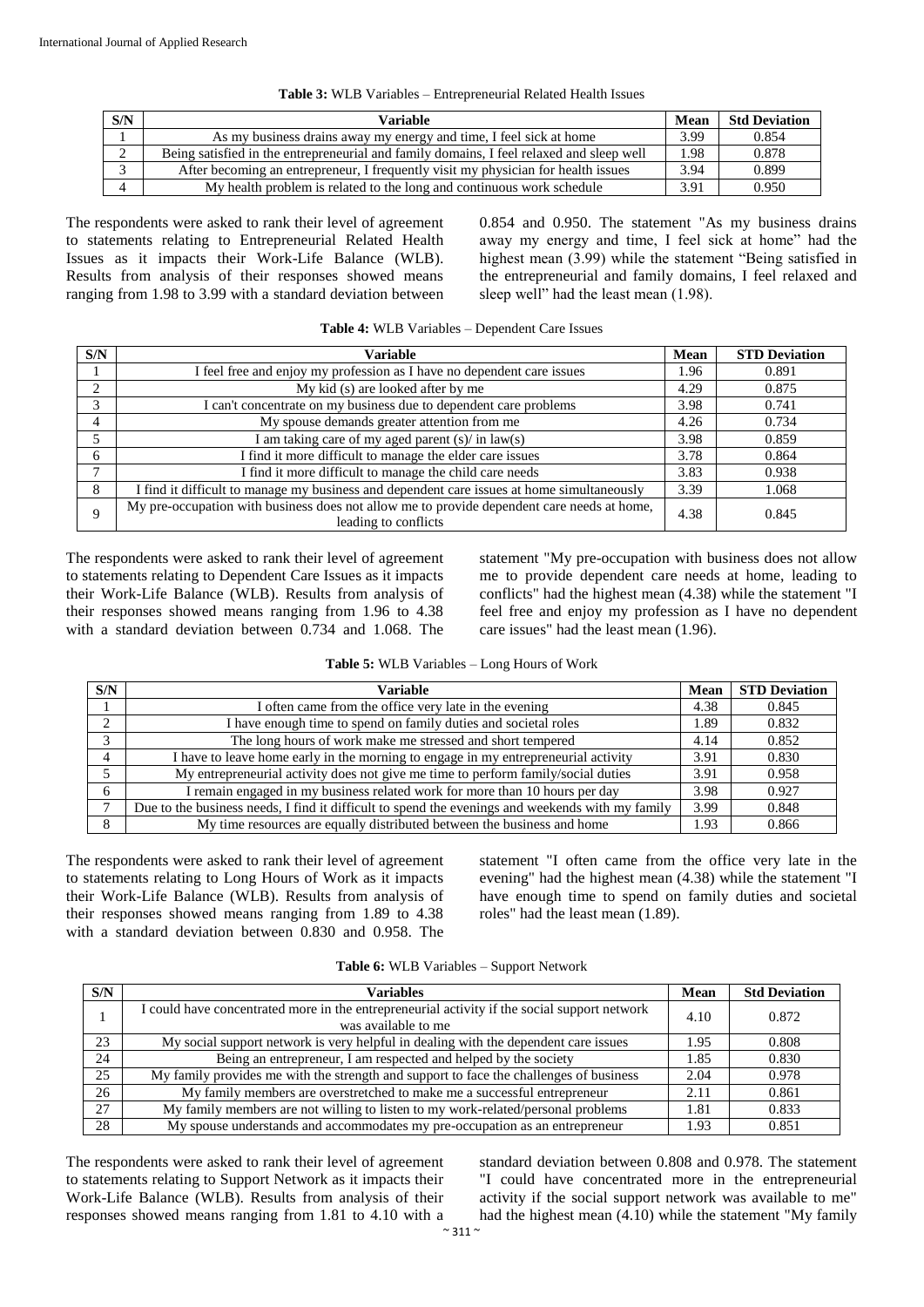members are not willing to listen to my work- related/personal problems" had the least mean (1.81). **Table 7:** Impact of WLB Variables

| S/N | <b>WLB</b> Variables                                                        | Mean | <b>STD Deviation</b> |
|-----|-----------------------------------------------------------------------------|------|----------------------|
| 29  | Role overload is not a factor determining WLB                               | 1.94 | 0.782                |
| 30  | Long hours of work of an entrepreneur and WLB are not related to each other | 1.99 | 0.864                |
| 31  | The support network does not play any role in the WLB                       | 1.94 | 0.862                |
| 32  | Entrepreneurship related health care issues have no place in WLB            | 2.05 | 0.974                |
| 33  | There is no relation between dependent care issues and WLB                  | 2.36 | 1117                 |

The table above shows the level of agreement of the entrepreneurs with how Role Overload, Long Hours of Work, Support Network, Entrepreneurial Related Health issues and Dependent Care Issues impact Work-Life Balance of female owners in pharmacy. The result of the analysis showed negative means ranging from 1.94 to 2.36 and standard deviation between 0.782 and 1.117. The statement "There is no relation between dependent care issues and WLB" had the highest mean (2.36) while the statements: "Role overload is not a factor determining WLB" and "The support network does not play any role in the WLB" had the least mean (1.94).

Table 8: Overall role overload

| <b>Variable</b> | Frequency | <b>Percentage</b> |
|-----------------|-----------|-------------------|
| Low             |           | 0%                |
| Average         | 14        | 11.4%             |
| High            | ۱09       | 88.6%             |
| Total           |           | 100%              |

The total score is reflecting the agreement of the participants on Role Overload as it impacts their WLB was ranked to show the general view of the pharmacists. The result of the analysis showed that majority (88.6%) of the pharmacists experienced a high level of Role Overload.

**Table 9:** Overall entrepreneurial health related issues

| Variable | <b>Frequency</b> | <b>Percentage</b> |
|----------|------------------|-------------------|
| Low      |                  | 0%                |
| Average  |                  | 64.2%             |
| High     | 44               | 35.8%             |
| Total    |                  | 100%              |

The total score is reflecting the agreement of the participants on Entrepreneurial Related Health Issues as it impacts their WLB was ranked to show the general view of the pharmacists. The result of the analysis showed that majority (64.2%) of the pharmacists experienced average level of health issues due to their entrepreneurial activities while 35.8% experienced a high level of health issues.

Table 10: Overall dependent care issues

| <b>Variable</b> | <b>Frequency</b> | <b>Percentage</b> |
|-----------------|------------------|-------------------|
| Low             |                  | 0%                |
| Average         | 24               | 19.5%             |
| High            | 99               | 80.5%             |
| Total           |                  | 100%              |

The total score was reflecting the agreement of the participants on Dependent Care Issues as it impacts their WLB was ranked to show the general view of the pharmacists. The result of the analysis showed that majority (80.5%) of the pharmacists experienced a high level of Dependent Care Issues while 24% experience average level of dependent care issues.

| <b>Variable</b> | <b>Frequency</b> | <b>Percentage</b> |
|-----------------|------------------|-------------------|
| Low             |                  | 0%                |
| Average         | 56               | 45.5%             |
| High            |                  | 54.5%             |
| Total           |                  | 100%              |

The total score was reflecting the agreement of the participants on Long Hours of Work as it impacts their WLB was ranked to show the general view of the pharmacists. The result of the analysis showed that more than half of the pharmacists (54.5%) highly experienced Long Hours of Work.

Table 12: Overall support network

| Variable | <b>Frequency</b> | <b>Percentage</b> |
|----------|------------------|-------------------|
| Poor     |                  | 0%                |
| Average  | 20               | 97.6%             |
| Good     |                  | 2.4%              |
| Total    |                  | 100%              |

The overall Work-Life balance of the respondents total score reflecting the agreement of the participants on Support Network as it impacts their WLB was ranked to show the general view of the pharmacists. The result of the analysis showed that majority (97.6%) of the pharmacists had an averagely okay support network while a minority (2.4%) had a good support network. None of the respondents reported poor support network.

**Table 13:** Overall work-life balance

| <b>Variable</b> | <b>Frequency</b> | <b>Percentage</b> |
|-----------------|------------------|-------------------|
| Excellent       |                  | 0%                |
| Average         | 39               | 31.7%             |
| Poor            | 84               | 68.3%             |
| Total           | 123              | 100%              |

The total Work-Life Balance of the female pharmacists was scored and ranked from excellent to poor. The results show that none of the respondents experience excellent WLB. Less than half (31.7%) of the pharmacists experienced averagely good WLB while the WLB rating of the majority of the respondents (68.3%) was poor.

#### **5. Discussion**

The characteristics of the female pharmacists showed that they are most experienced professionals as most of them had been running their pharmacies for seven years and above; a large percentage had a doctoral degree and were operating limited companies.

The Work-Life Balance (WLB) statements were grouped into five variables (Role Overload, Entrepreneurial Related Health Issues, Dependent Care Issues, Long Hours of Work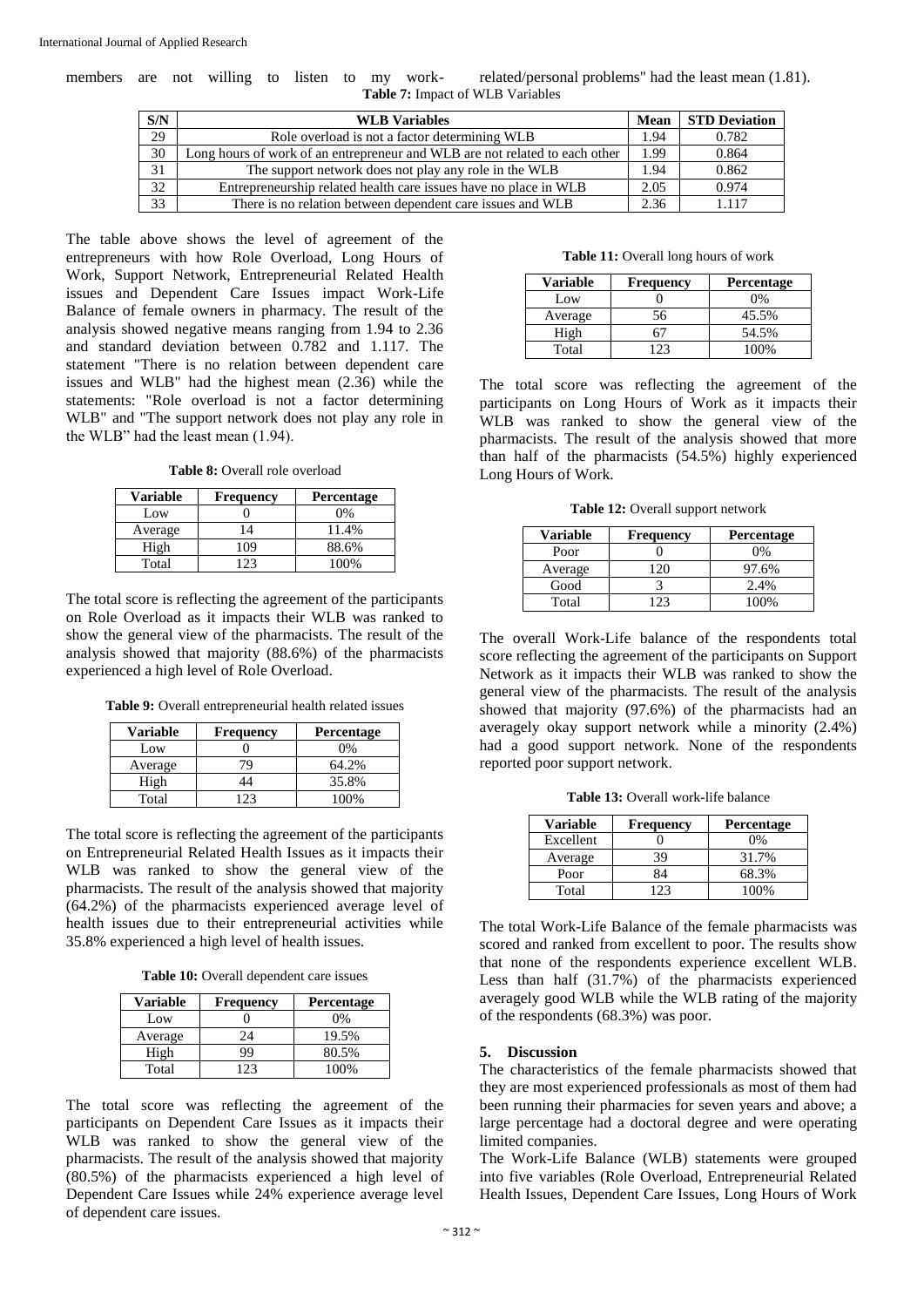and Support Network) to provide clarity on the kind of issues impacting the WLB of these female professionals.

#### **5.1. Role Overload**

Most of the pharmacists agreed to experience role overload with the statement "As I have to do multiple roles in the family, I could not succeed in the entrepreneurial domain" being predominantly agreed to. This is a challenge typical of female professionals in this part of the world as a woman is expected to fulfill and prioritize certain family roles. The result also showed gaps in the human resource/employee management system of these entrepreneurs as the statement "As my employees look after all the business roles, I am quite contented in my life" was least agreed to. Capable employee and strategic delegation can help reduce the pressure of role overload amongst female owners in pharmacy. In general, Role Overload is a challenge amongst these female professionals.

## **5.2. Entrepreneurial Related Health Issues**

Majority of the pharmacists agreed to experience entrepreneurial related health issues. Most of them agreed to their business draining their energy and time.

## **5.3. Dependent Care Issues**

Dependent Care Issues seemed to be a major challenge amongst the respondents. They majorly agreed that their "pre-occupation with business does not allow them to provide dependent care needs at home, leading to conflicts." Majority of the women also agreed that "their kids are looked after by them." Only a minority agreed to not experiencing dependent care issues. This issue can also be classified as a role overload challenge common among female entrepreneurs.

## **5.4. Long Hours Of Work**

Most of the respondents agreed to experience long hours of work. A few, however, agreed to the being able to distribute their time equally between work and home; this might be as a result of variation of roles and responsibilities amongst the respondents.

## **5.5. Support Network**

The respondents mostly agreed to the positive impact a good support network can have on their businesses if it is made available to them. However, even though the majority did not have an excellent support network, the statement "my family members are not willing to listen to my workrelated/personal problems" was mostly disagreed with. This could imply that although the family network can provide emotional support in terms of listening, they might not have the capacity to provide adequate support for their businesses. In general, most of the entrepreneurs experienced averagely okay support network.

#### **6. Conclusion**

Overall Work-Life Balance (WLB) of the female pharmacy owners was generally below average. Role Overload and Dependent care Issues are significant challenges faced by these professionals. The negative means shown from their level of agreement with each of the factors (Role Overload, Entrepreneurial Related Health Issues, Dependent Care Issues, Long Hours of Work and Support Network) not

relating to WLB showed that they majorly agreed that all these factors impact WLB.

To attain WLB, every female worker should set objectives to excel both in family and career life. Every woman, should plan, organize and set boundaries that can be used at both workplace and in the family. Both career and family needs should be attained (Sudha, & Karthikeyan, 2014)  $[47]$ . Entrepreneurship is vital in the Global setting. It contributes to the Gross Domestic Product of a nation. Women are becoming more and more important in entrepreneurship world. Some factors inhibit women entrepreneurs in achieving WLB. These include gender bias, lack of collateral in obtaining loans, (because women do not have their properties), improper guidance, lack of capacity building, poor network, lack of family support, Ability to multitask, planning, delegation; organizing and effective communication helps women entrepreneurs to achieve their goals. Time management, effective human resource/ employee management, and a strong support network can also help female owners in pharmacy improve on their WLB rating.

#### **References**

- 1. Abubaker M, Bagley C. Work–life balance and the needs of female employees in the telecommunications industry in a developing country: A critical realist approach to issues in industrial and organizational social psychology. Employment Psychology & Marketing. 2016; 5:1-12. doi:10.1177/2165222816648075
- 2. Adekola PO, Olawole-Isaac A, Ajibola AB, Salau OP. Exploring the hindrances to women entrepreneurship, development and prosperity in Nigeria. Journal of Entrepreneurship: Research & Practice. 2015, 1-13. doi:10.5171/2015.148163
- 3. Allen T. Consequences Associated with Work-to-Family Conflict. Journal of Occupational Health Psychology. 2000; 5:278-308. doi:10.1037/1076-8998.5.2.278
- 4. Agarwal S, Lenka U. Study on work life balance of women entrepreneurs. Industrial and Commercial Training. 2015; 47(7):356-362. doi: 10.1108/ICT-01-2015-0006
- 5. Asieba IO, Nmadu TM. An assessment of the impact of entrepreneurial skills of community pharmacists on pharmaceutical business performance in Jos metropolis, Nigeria. Pharmacy Practice. 2018; 16(1):1110. doi:10.18549/PharmPract.2018.01.1110
- 6. Avong YK, Aliyu GG, Jatau B, Gurumnaan R, Danat N, Kayode GA *et al*. integrating community pharmacy into community based anti-retroviral therapy program: A pilot implementation in Abuja, Nigeria. PLoS ONE. 2018; 13(1):

e0190286. ttps://doi.org/10.1371/journal.pone.0190286

- 7. Bharathi SV, Mala EP. A Study on the Determinants of WorkLife Balance of Women Employees in Information Technology Companies. Global Business Review. 2016; 17(3):1-19. doi: DOI: 10.1177/0972150916630847
- 8. Allen T. Consequences Associated with Work-to-Family Conflict. Journal of Occupational Health Psychology. 2000; 5:278-308. doi:10.1037/1076-8998.5.2.278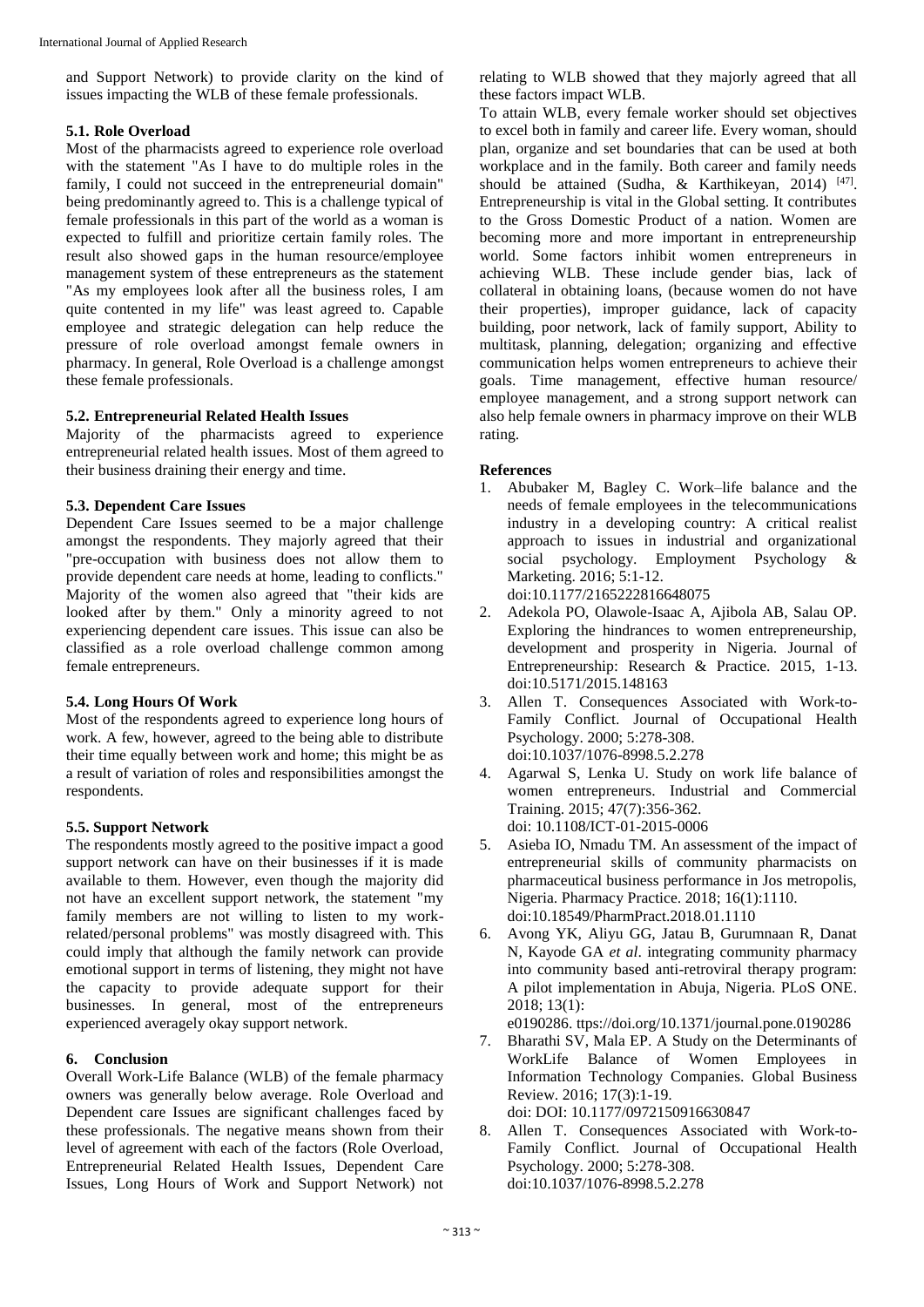- 9. Balayssac *et al*. Work-related stress, associated comorbidities and stress causes in French community pharmacies: A nationwide cross-sectional study. Peer J 2017, 2-20. doi:10.7717/peerj.3973
- 10. Boyar SL, Maertz CP, Mosley DC, Carr JC. The impact of work/family demand on work-family conflict. Journal of Managerial Psychology. 2008; 23(3):215- 235.
- 11. Brush CG. Research on women business owners: past trends, a new perspective and future directions. Entrepreneurship Theory and Practice. 1992; 16(4):5- 30. doi: 10.1177/104225879201600401
- 12. Canadian Institute for Health Information (CIHI). Pharmacists in Canada, 2009 Ottawa (ON): CIHI, 2010.
- 13. Clark SC. Work/family border theory: A new theory of work/family balance. Human Relations. 2000; 53(6):747-770. doi:10.1177/0018726700536001
- 14. Caudron S. The myth of job happiness, Workforce-Costa Mesa, 2001; 80(4):32-7.
- 15. Colell E, Sánchez-Niubò A, Benavides FG, Delclos GL, Domingo-Salvany A. Work-related stress factors associated with problem drinking: a study of the Spanish working population. American Journal of Industrial Medicine. 2014; 57:837-846. doi 10.1002/ajim.22333
- 16. Costin Y. In pursuit of growth: an insight into the experience of female entrepreneurs. International Journal of Gender and Entrepreneurship. 2012; 4(2):108-127. doi: 10.1108/17566261211234634
- 17. Davis PJ. The global training deficit: the scarcity of formal and informal professional development opportunities for women entrepreneurs. Industrial and Commercial Training. 2012; 44:19-25. doi:10.1108/00197851211193381
- 18. Doress-Wortes PB. Adding elder care to women's multiples roles: A critical review of the caregiver stress and multiple roles literature. Sex Roles. 1994; 31:597- 613. Retrieved from https://www.ncbi.nlm.nih.gov
- 19. Feyer AM, Herbison P, Williamson AM, De Silva I, Mandryk J, Hendrie, L *et al*. The role of physical and psychological factors in occupational low back pain: A prospective cohort study. Occupational and Environmental Medicine. 2000; 57:116-120. doi:10.1136/oem.57.2.116
- 20. Fishta A, Backé E-M. Psychosocial stress at work and cardiovascular diseases: An overview of systematic reviews. International Archives of Occupational and Environmental Health. 2015; 88:97-1014. doi:10.1007/s00420-015-1019-0
- 21. Julka T, Mathur U. A conceptual study of work- life balance among women employees. International Journal of Emerging Research in Management & Technology. 2017; 6(2):74-78. Retrieved from http://ijmrr.com/
- 22. Jacobs S, Hassel K, Ashcroft D, Johnson S, O'Connor E. Workplace stress in community pharmacies in England: associations with individual, organizational and job characteristics. Journal of Health Services Research & Policy. 2014; 19:27-33. doi:10.1177/1355819613500043
- 23. Johnson SJ, O'Connor EM, Jacobs S, Hassell K, Ashcroft DM. The relationships among work stress, strain and self-reported errors in UK community

pharmacy. Research in Social & Administrative Pharmacy. 2014; 10:885-895. doi:10.1016/j sapharm.2013.12.003

24. Jurik NC. Getting away and getting by: The experiences of self-employed home workers. Work and Occupations. 1998; 25:7-35.

doi: 10.1177/0730888498025001002

25. Garba AS. Stumbling block for women entrepreneurship in Nigeria: How risk attitude and lack of capital mitigates their need for business expansion. European Journal of Economics, Finance and Administrative Sciences. 2011; 36:39-48.

Retrieved from http://www.eurojournals.com

- 26. Guest DE. Perspectives on the study of work life balance. Discussed paper prepared for the 2001 ENOP Symposium, Paris, 2002, 29-31.
- 27. Harvey SB, Modini M, Joyce S, Milligan-Saville JS, Tan L, Mykletun A *et al*. Can work make you mentally ill? A systematic meta-review of work-related risk factors for common mental health problems. Occupational and Environmental Medicine. 2017; 74:301-310.

doi:10.1136/oemed-2016-104015

- 28. Hassell K, Symonds S. The pharmacy workforce. In Pharmacy practice. Taylor K, Harding G, Editors. London, 2001.
- 29. Hawthorne N, Anderson C. The global pharmacy workforce: a systematic review of the literature. Human Resource Health, 2009, 7-48. Doi: 10.1186/1478-4491-7-48
- 30. Huang YH, Hammer LB, Neal MB, Perrin NA. The relationship between work-to-family conflict and family-to-work conflict: A longitudinal study Journal of Family and Economic. 2004; 25:79-100. doi:10.1023/B:JEEI.0000016724.76936.a1
- 31. Hughes DL, Glinsky E. Gender, job and family conditions and psychological symptoms. Psychology Women. Quarterly. 1994; 18(2):251-270. doi: 10.1111/j.1471-6402.1994.tb00454.x
- 32. Hutcheson P. Work-Life Balance. IEEE-USA, USA, 2012.
- 33. ILO. Vulnerability and young women Entrepreneurs: A case study of Ethiopian Informal Economy. Geneva: International Labor Organization, 2006. Retrieved from http://www.ilo.org
- 34. Imhonopi D, Urim U, Moses Kasumu TO, Onwumah A. Dehexing women entrepreneurship in Nigeria: Turning possibilities into realities. Gender & Behaviour. 2016; 14(3):7855-7881. Retrieved from https://www.researchgate.net
- 35. Ionescu DD, Ionescu AM. Predictors of work-life balance for women entrepreneurs in the North-East Region of Romania. Review of Applied Socio-Economic Research. 2015; 9:37-46. Retrieved from http://www.reaser.eu
- 36. Kayode-Adedeji T, Ige O, Ekanem T. Women entrepreneurs in Nigeria: Where is the mass media? Research Gate, 2016, 155-156. doi10.4018/978-1-5225-1859-4.ch010
- 37. Kompier MAJ, Taris TW, Van VM. Tossing and turning insomnia in relation to occupational stress, rumination, fatigue, and well-being. Scandinavian Journal of Work, Environment & Health. 2012; 38:238- 246.